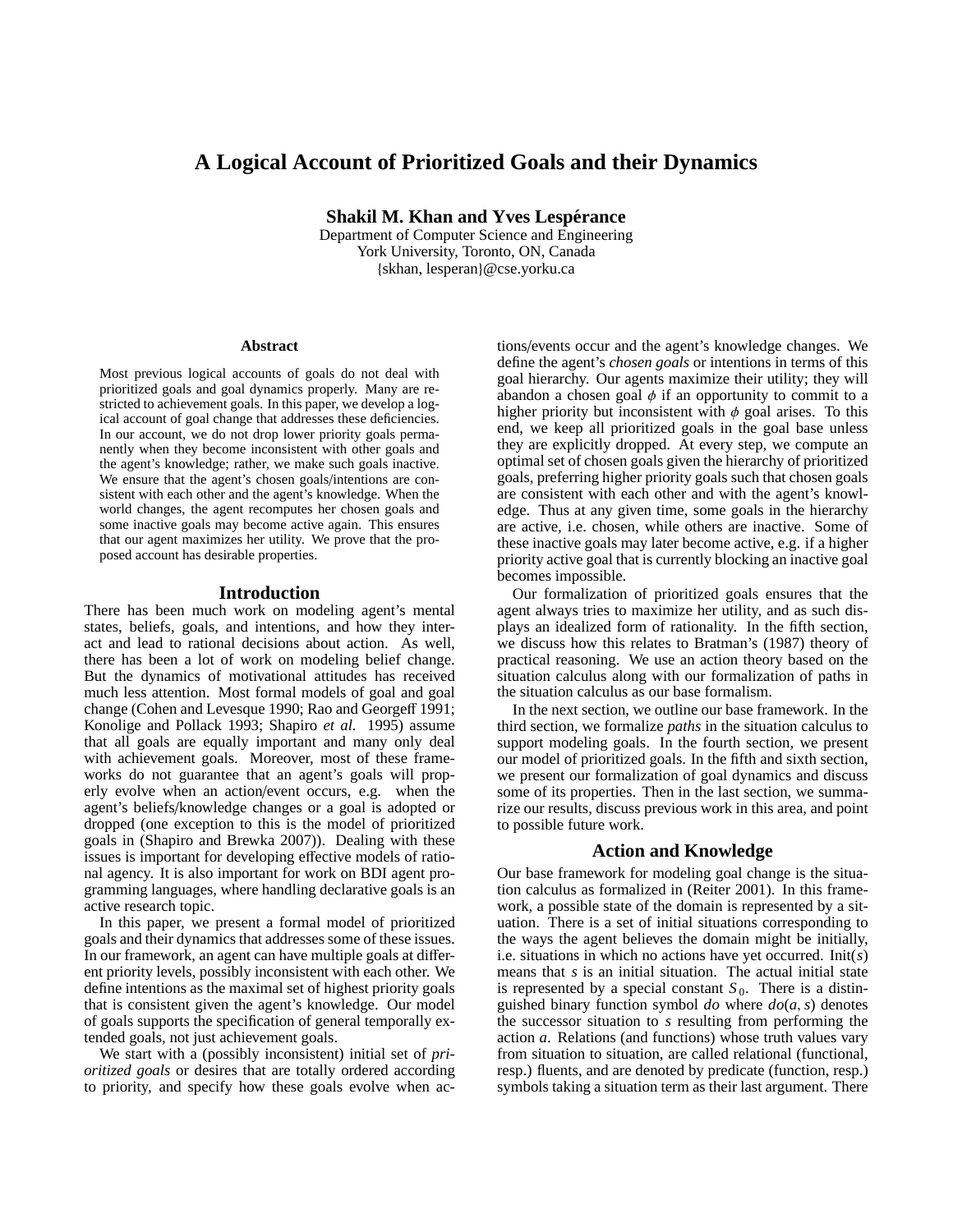is a special predicate  $Poss(a, s)$  used to state that action *a* is executable in situation *s*.

Our framework uses a theory *Dbasic* that includes the following set of axioms:<sup>1</sup> (1) action precondition axioms, one per action *a* characterizing Poss(*a*, *s*), (2) successor state axioms (SSA), one per fluent, that succinctly encode both effect and frame axioms and specify exactly when the fluent changes (Reiter 2001), (3) initial state axioms describing what is true initially including the mental states of the agents, (4) unique name axioms for actions, and (5) domainindependent foundational axioms describing the structure of situations (Levesque *et al.* 1998).

Following (Scherl and Levesque 2003), we model knowledge using a possible worlds account adapted to the situation calculus.  $K(s', s)$  is used to denote that in situation *s*, the agent thinks that she could be in situation  $s'$ . Using  $K$ , the knowledge of an agent is defined as:<sup>2</sup> Know( $\Phi$ , *s*)  $\stackrel{\text{def}}{=}$  $\forall s'$ .  $K(s', s) \supset \Phi(s')$ , i.e. the agent knows  $\Phi$  in *s* if  $\Phi$  holds in all of her *K*-accessible situations in *s*. *K* is constrained to be reflexive, transitive, and Euclidean in the initial situation to capture the fact that agents' knowledge is true, and that agents have positive and negative introspection. As shown in (Scherl and Levesque 2003), these constraints then continue to hold after any sequence of actions since they are preserved by the successor state axiom for *K*. We also assume that all actions are public, i.e. whenever an action (including exogenous events) occurs, the agent learns that it has happened. Note that, we work with knowledge rather than belief. Although much of our formalization should extend to the latter, we leave this for future work.

# **Paths in the Situation Calculus**

To support modeling temporally extended goals, we introduce a new sort of *paths*, with (possibly sub/super-scripted) variables *p* ranging over paths. A path is essentially an infinite sequence of situations, where each situation along the path can be reached by performing some *executable* action in the preceding situation. We introduce a predicate OnPath(*p*, *s*), meaning that the situation *s* is on path *p*. Also, Starts( $p$ ,  $s$ ) means that  $s$  is the starting situation of path  $p$ . A path  $p$  starts with  $s$  iff  $s$  is the earliest situation on  $p:$ <sup>3</sup>

#### **Axiom 1**

 $\text{Starts}(p, s) \equiv \text{OnPath}(p, s) \land \forall s'. \text{OnPath}(p, s') \supset s \leq s'.$ 

In the standard situation calculus, paths are implicitly there, and a path can be viewed as a pair  $(s, F)$  consisting of a situation *s* representing the starting situation of the path, and a function *F* from situations to actions (called *Action Selection Functions* (ASF) or strategies in (Shapiro *et al.* 1995)), such that from the starting situation *s*, *F* defines an infinite sequence of situations by specifying an action for every situation starting from *s*. Thus, one way of axiomatizing paths is by making them correspond to such pairs  $(s, F)$ :

**Axiom 2** 
$$
\forall p
$$
.  $\text{Starts}(p, s) \supset (\exists F. \text{ Executive}(F, s)$   
 $\land \forall s'$ .  $\text{OnPath}(p, s') \equiv \text{OnPathASF}(F, s, s'))$ ,  
 $\forall F, s. \text{Executeable}(F, s) \supset \exists p. \text{Starts}(p, s)$   
 $\land \forall s'$ .  $\text{OnPathASF}(F, s, s') \equiv \text{OnPath}(p, s').$ 

This says that for every path there is an executable ASF that produces exactly the sequence of situations on the path from its starting situation. Also, for every executable ASF and situation, there is a path that corresponds to the sequence of situations produced by the ASF starting from that situation.

OnPathASF(F, s, s') 
$$
\stackrel{\text{def}}{=}
$$
  
 $s \leq s' \land \forall a, s^*, s < do(a, s^*) \leq s' \supset F(s^*) = a$ ,

Executable(*F*, *s*)  $\stackrel{\text{def}}{=} \forall s'$ . OnPathASF(*F*, *s*, *s'*)  $\supset \text{Poss}(F(s'), s')$ . Here, OnPath $ASF(F, s, s')$  means that the situation sequence defined by  $(s, F)$  includes the situation  $s'$ . Also, the situation sequence encoded by a strategy *F* and a starting situation *s* is executable iff for all situations *s'* on this sequence, the action selected by  $F$  in  $s'$  is executable in  $s'$ .

We will use both state and path formulae. A state formula Φ(*s*) is a formula that has a free situation variable *s* in it, whereas a path formula  $\phi(p)$  is one that has a free path variable *p*. State formulae are used in the context of knowledge while path formulae are used in that of goals. Note that, by incorporating infinite paths in our framework, we can evaluate goals over these and handle arbitrary temporally extended goals; thus, unlike some other situation calculus based accounts where goal formulae are evaluated w.r.t. finite paths (e.g. (Shapiro and Brewka 2007)), we can handle for example unbounded maintenance goals.

We next define some useful constructs. A state formula Φ *eventually holds* over the path *p* if Φ holds in some situation that is on *p*, i.e.  $\Diamond \Phi(p) \stackrel{\text{def}}{=} \exists s'$ . OnPath $(p, s') \land \Phi(s')$ . Other Temporal Logic operators can be defined similarly, e.g. always  $Φ$ : □ $Φ(p)$ .

An agent *knows* in *s* that  $\phi$  has become *inevitable* if  $\phi$ holds over all paths that starts with a *K*-accessible situation in *s*, i.e. KInevitable( $\phi$ , *s*)  $\stackrel{\text{def}}{=} \forall p$ . Starts(*p*, *s*<sup>*'*</sup>) ∧ *K*(*s*<sup>*'*</sup>, *s*) ⊃  $\phi(p)$ . An agent knows in *s* that  $\phi$  is impossible if she knows that  $\neg \phi$  is inevitable in *s*, i.e. KImpossible( $\phi$ , *s*)  $\stackrel{\text{def}}{=}$ KInevitable(¬φ, *s*).

Thirdly, we define what it means for a path  $p'$  to be a suffix of another path *p* w.r.t. a situation *s*:

Suffix(
$$
p'
$$
,  $p$ ,  $s$ )  $\stackrel{\text{def}}{=} \text{OnPath}(p, s) \land \text{Starts}(p', s)$   
∧ ∀ $s'$ .  $s' \geq s \supset \text{OnPath}(p, s') \equiv \text{OnPath}(p', s').$ 

Fourthly, SameHist( $s_1$ ,  $s_2$ ) means that the situations  $s_1$ and *s*<sup>2</sup> share the same history of actions, but perhaps starting from different initial situations:

**Axiom 3** SameHist( $s_1, s_2$ ) = (Init( $s_1$ ) ∧ Init( $s_2$ )) ∨  $(\exists a, s'_1, s'_2, s_1 = do(a, s'_1) \land s_2 = do(a, s'_2) \land \text{SameHist}(s'_1, s'_2)).$ 

Finally, we say that  $\phi$  has become *inevitable* in *s* if  $\phi$ holds over all paths that starts with a situation that has the same history as *s*: Inevitable( $\phi$ , *s*)  $\stackrel{\text{def}}{=} \forall p, s'$ . Starts( $p, s'$ )  $\land$ SameHist( $s^{\prime}$ ,  $s$ )  $\supset \phi(p)$ .

<sup>1</sup>We will be quantifying over formulae, and thus assume *Dbasic* includes axioms for encoding of formulae as first order terms, as in (Shapiro *et al.* 2007).

<sup>2</sup>Φ is a state formula that can contain a situation variable, *now*, in the place of situation terms. We often suppress *now* when the intent is clear from the context.

<sup>&</sup>lt;sup>3</sup>In the following,  $s < s'$  means that  $s'$  can be reached from *s* by performing a sequence of executable actions.  $s \leq s'$  is an abbreviation for  $s < s' \vee s = s'$ .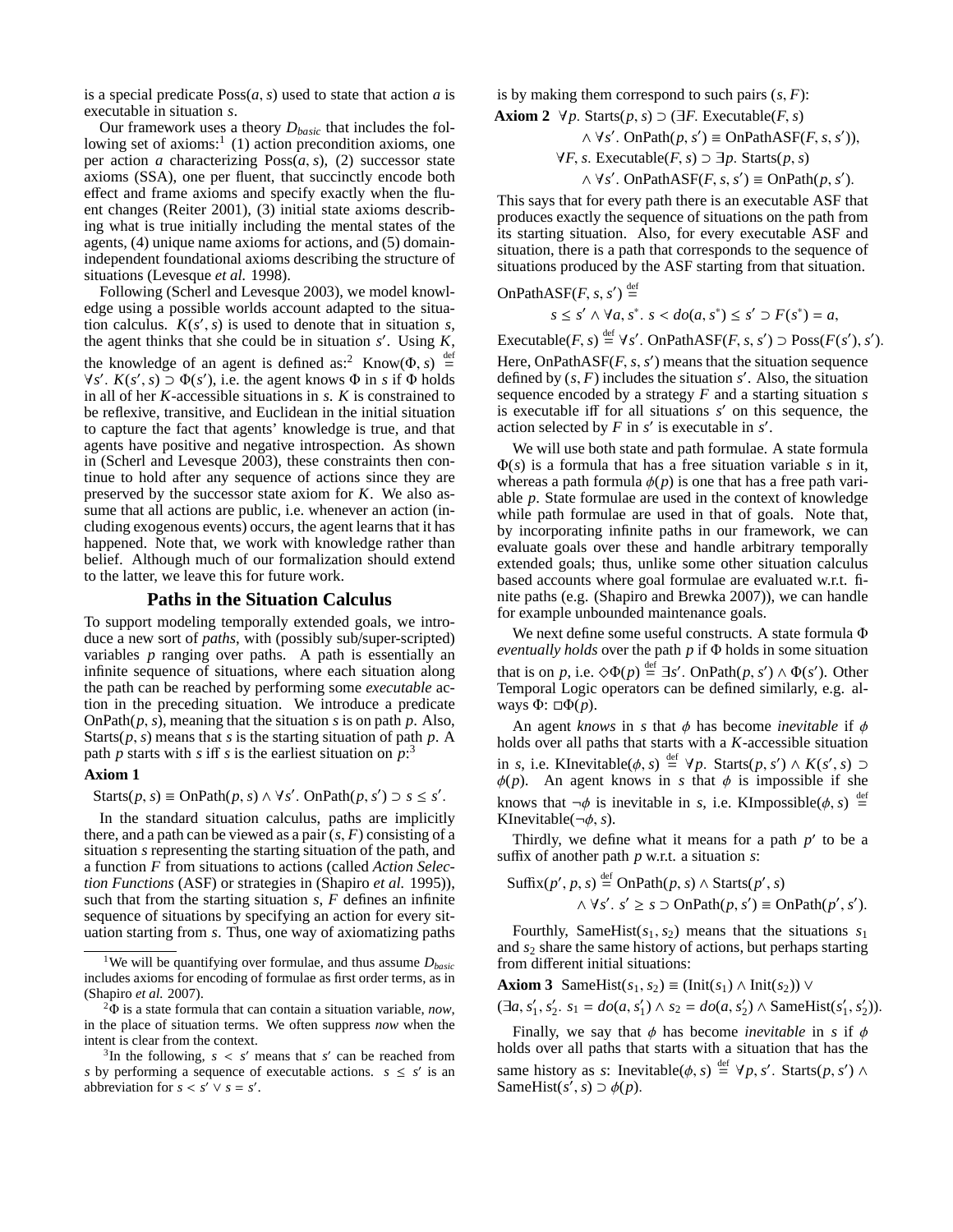# **Prioritized Goals**

Most work on formalizing goals only deals with static goal semantics and not their dynamics. In this section, we formalize goals or desires with different priorities which we call *prioritized goals* (p-goals, henceforth). These p-goals are not required to be mutually consistent and need not be actively pursued by the agent. In terms of these, we define the consistent set of *chosen goals* or intentions (c-goals, henceforth) that the agent is committed to. In the next section, we formalize goal dynamics by providing a SSA for pgoals. The agent's c-goals are automatically updated when her p-goals change.

Not all of the agent's goals are equally important to her. Thus, it is useful to support a priority ordering over goals. This information can be used to decide which of the agent's c-goals should no longer be actively pursued in case they become mutually inconsistent. We specify each p-goal by its own accessibility relation/fluent *G*. A path *p* is *G*-accessible at priority level *n* in situation *s* (denoted by  $G(p, n, s)$ ) if all the goals of the agent at level *n* are satisfied over this path and if it starts with a situation that has the same action history as *s*. The latter requirement ensures that the agent's pgoal-accessible paths reflect the actions that have been performed so far. A smaller *n* represents higher priority, and the highest priority level is 0. Thus here we assume that the set of p-goals are totally ordered according to priority. We say that an agent has the p-goal that  $\phi$  at level *n* in situation *s* iff φ holds over all paths that are *G*-accessible at *n* in *s*:

$$
\text{PGoal}(\phi, n, s) \stackrel{\text{def}}{=} \forall p. \ G(p, n, s) \supset \phi(p).
$$

To be able to refer to all the p-goals of the agent at some given priority level, we also define *only p-goals*.

$$
\text{OPGoal}(\phi, n, s) \stackrel{\text{def}}{=} \text{PGoal}(\phi, n, s) \land \forall p. \ \phi(p) \supset G(p, n, s).
$$

An agent has the only p-goal that  $\phi$  at level *n* in situation *s* iff  $\phi$  is a p-goal at *n* in *s*, and any path over which  $\phi$  holds is *G*-accessible at *n* in *s*.

A domain theory for our framework *D* includes the axioms of a theory *Dbasic* as in the previous section, the axiomatization of paths i.e. axioms 1-3, domain dependent initial goal axioms (see below), the domain independent axioms 4- 7 and the definitions that appear in this section and the next. We allow the agent to have infinitely many goals. We expect the modeler to include some specification of what paths are *G* accessible at the various levels initially. We call these axioms *initial goal axioms*. In many cases, the user will want to specify a finite set of initial p-goals. This can be done by providing a set of axioms as in the example below. But in general, an agent can have a countably infinite set of p-goals, e.g. an agent that has the p-goal at level *n* to know what the *n*-th prime number is for all *n*. The agent's set of p-goals can even be specified incompletely, e.g. the theory might not specify what the p-goals at some level are initially.

We use the following as a running example. We have an agent who initially has the following three p-goals:  $\phi_0$  =  $\Box$ BeRich,  $\phi_1 = \Diamond$ GetPhD, and  $\phi_2 = \Box$ BeHappy at level 0, 1, and 2, respectively. This domain can be specified using the following two initial goal axioms:

(a) 
$$
\text{Init}(s) \supset ((G(p, 0, s) \equiv \text{Starts}(p, s') \land \text{Init}(s') \land \phi_0(p))
$$
  
  $\land ((G(p, 1, s) \equiv \text{Starts}(p, s') \land \text{Init}(s') \land \phi_1(p))$ 

$$
\wedge (G(p, 2, s) \equiv \text{Starts}(p, s') \wedge \text{Init}(s') \wedge \phi_2(p))),
$$
  
(b)  $\forall n, p, s. \text{Init}(s) \wedge n \ge 3 \supset$   

$$
(G(p, n, s) \equiv \text{Starts}(p, s') \wedge \text{Init}(s')).
$$

(a) specifies the p-goals  $\phi_0$ ,  $\phi_1$ ,  $\phi_2$  (from highest to lowest priority) of the agent in the initial situations, and makes  $G(p, n, s)$  true for every path p that starts with an initial situation and over which  $\phi_n$  holds, for  $n = 0, 1, 2$ ; each of them defines a set of initial goal paths for a given priority level, and must be consistent. (b) makes  $G(p, n, s)$  true for every path *p* that starts with an initial situation for  $n \geq 3$ . Thus at levels  $n \geq 3$ , the agent has the trivial p-goal that she be in an initial situation. Assume that while initially the agent knows that all of her p-goals are individually achievable, she knows that her p-goal  $\Diamond$ GetPhD is inconsistent with her highest priority p-goal  $\Box$ BeRich as well as with her p-goal □BeHappy, while the latter are consistent with each other. Thus in our example, we have  $OPGoal(\phi_i(p) \land Starts(p, s) \land$ Init(s),  $i$ ,  $S_0$ ), for  $i = 0, 1, 2$ . Also, for any  $n \ge 3$ , we have OPGoal(Starts( $p$ ,  $s$ ) ∧ Init( $s$ ),  $n$ ,  $S$ <sub>0</sub>).

While p-goals or desires are allowed to be known to be impossible to achieve, an agent's c-goals or intentions must be realistic. Not all of the *G*-accessible paths are realistic in the sense that they start with a *K*-accessible situation. To filter these out, we define *realistic* p-goal accessible paths:

$$
G_R(p,n,s) \stackrel{\text{def}}{=} G(p,n,s) \wedge \text{Starts}(p,s') \wedge K(s',s),
$$

Thus *G<sup>R</sup>* prunes out the paths from *G* that are known to be impossible, and since we define c-goals in terms of realistic p-goals, this ensures that c-goals are realistic. We say that an agent has the *realistic p-goal* that  $\phi$  at level *n* in situation *s* iff  $\phi$  holds over all paths that are  $G_R$ -accessible at *n* in *s*:

$$
RPGoal(\phi, n, s) \stackrel{\text{def}}{=} \forall p. \ G_R(p, n, s) \supset \phi(p).
$$

Using realistic p-goals, we next define c-goals. The idea of how we calculate c-goal-accessible paths is as follows: the set of *GR*-accessibility relations represents a set of prioritized temporal propositions that are candidates for the agent's c-goals. Given  $G_R$ , in each situation we want to compute the agent's c-goals such that it is the *maximal consistent* set of higher priority realistic p-goals. We do this iteratively starting with the set of all realistic paths (i.e. paths that starts with a *K*-accessible situation). At each iteration we compute the intersection of this set with the next highest priority set of  $G_R$ -accessible paths. If the intersection is not empty, we thus obtain a new chosen set of paths at level *i*. We call a p-goal chosen by this process an *active* p-goal. If on the other hand the intersection is empty, then it must be the case that the p-goal represented by this level is either in conflict with another active higher priority p-goal/a combination of two or more active higher priority p-goals, or is known to be impossible. In that case, that p-goal is ignored (i.e. marked as inactive), and the chosen set of paths at level *i* is the same as at level  $i - 1$ . Axiom 4 computes this intersection:<sup>4</sup>

**Axiom 4** 
$$
G_{\cap}(p, n, s) \equiv
$$
  
**if**  $(n = 0)$  **then**

**if**  $\exists p'$ .  $G_R(p', n, s)$  **then**  $G_R(p, n, s)$ **else** Starts(*p*, *s*<sup> $′$ </sup>) ∧ *K*(*s*<sup> $′$ </sup>, *s*)

<sup>&</sup>lt;sup>4</sup>**if** $\phi$  **then**  $\delta_1$  **else**  $\delta_2$  is an abbreviation for ( $\phi \supset \delta_1$ ) ∧ (¬ $\phi \supset \delta_2$ ).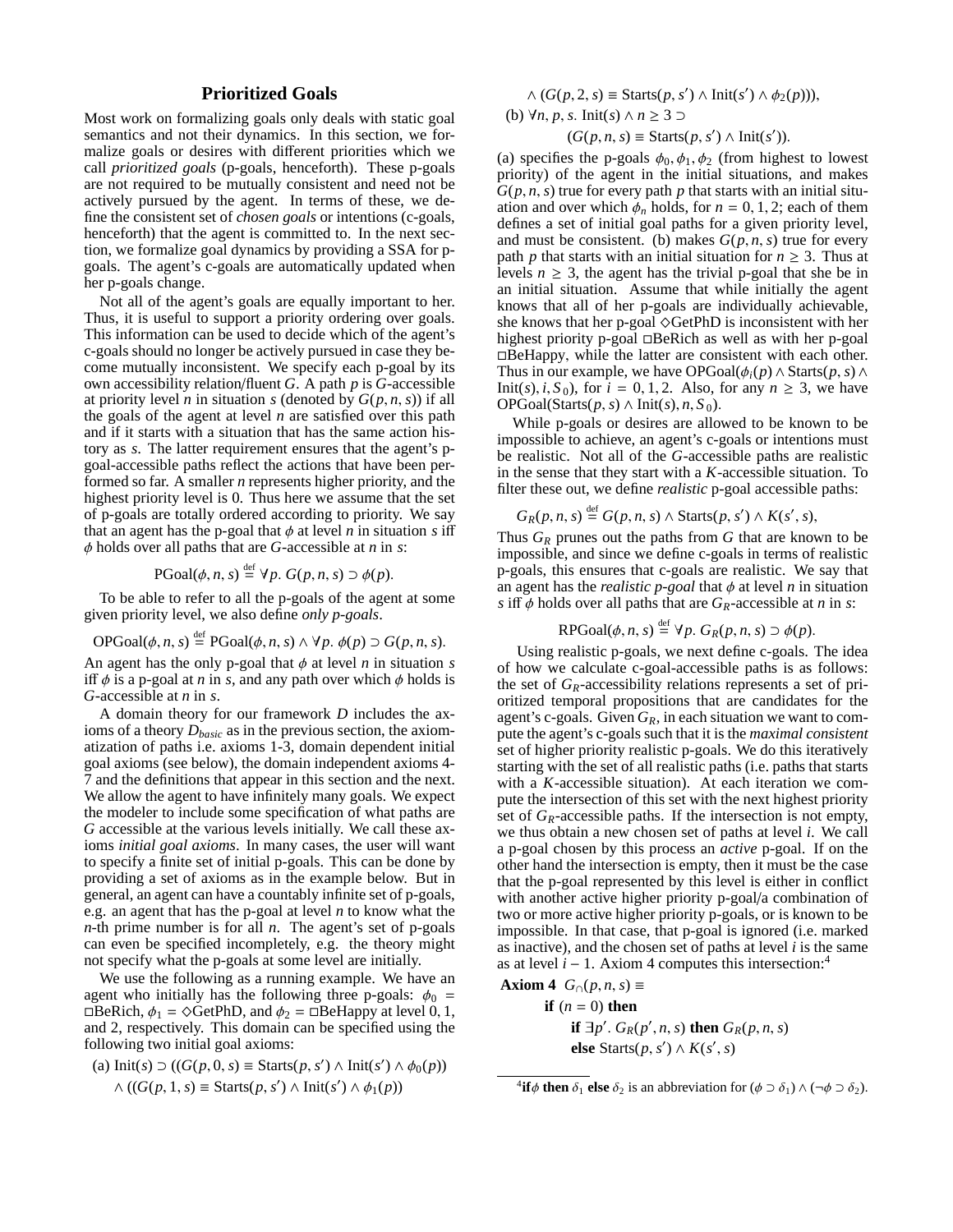**else**

**if** 
$$
\exists p' . (G_R(p', n-1, s) \land G_{\cap}(p', n-1, s))
$$
  
**then**  $(G_R(p, n-1, s) \land G_{\cap}(p, n-1, s))$   
**else**  $G_{\cap}(p, n-1, s)$ .

Using this, we define what it means for an agent to have a c-goal at some level *n*:

$$
CGoal(\phi, n, s) \stackrel{\text{def}}{=} \forall p. G_{\cap}(p, n, s) \supset \phi(p),
$$

i.e. an agent has the c-goal at level *n* that  $\phi$  if  $\phi$  holds over all paths that are in the prioritized intersection of the set of *GR*-accessible paths up to level *n*.

We define c-goals in terms of c-goals at level *n*:

 $CGoal(\phi, s) \stackrel{\text{def}}{=} \forall n. CGoal(\phi, n, s),$ 

i.e., the agent has the c-goal that  $\phi$  if for any level *n*,  $\phi$  is a c-goal at *n*.

In our example, the agent's realistic p-goals are  $\Box$ BeRich, ^GetPhD, and BeHappy in order of priority. The *G*∩ accessible paths at level 0 in  $S_0$  are the ones that start with a *K*-accessible situation and where  $\Box$  BeRich holds. The  $G_{\cap}$ accessible paths at level 1 in  $S_0$  are the same as at level 0, since there are no *K*-accessible paths over which both ^GetPhD and BeRich hold. Finally, the *G*∩-accessible paths at level 2 in  $S_0$  are those that start with a *K*-accessible situation and over which  $\Box$ BeRich∧ $\Box$ BeHappy holds. Also, it can be shown that initially our example agent has the cgoals that  $\Box$ BeRich and  $\Box$ BeHappy, but not  $\Diamond$ GetPhD.

Note that by our definition of c-goals, the agent can have a c-goal that  $\phi$  in situation *s* for various reasons: 1)  $\phi$  is known to be inevitable in *s*; 2)  $\phi$  is an active p-goal at some level *n* in *s*; 3)  $\phi$  is a consequence of two or more active p-goals at different levels in *s*. To be able to refer to c-goals for which the agent has a primitive motivation, i.e. c-goals that result from a single active p-goal at some priority level *n*, in contrast to those that hold as a consequence of two or more active p-goals at different priority levels, we define *primary* c-goals:

$$
PrimCGoal(\phi, s) \stackrel{\text{def}}{=}
$$

 $\exists n$ . PGoal $(\phi, n, s) \wedge \exists p$ .  $G(p, n, s) \wedge G_{\cap}(p, n, s)$ .

That is, an agent has the primary c-goal that  $\phi$  in situation *s*, if  $\phi$  is a p-goal at some level *n* in *s*, and if there is a *G*accessible path *p* at *n* in *s* that is also in the prioritized intersection of  $G_R$ -accessible paths upto *n* in *s*. The last two conjucts are required to ensure that *n* is an active level. Thus if an agent has a primary c-goal that  $\phi$ , then she also has the c-goal that  $\phi$ , but not necessarily vice-versa. It can be shown that initially our example agent has the primary c-goals that  $\Box$ BeRich and  $\Box$ BeHappy, but not their conjunction. To some extent, this shows that primary c-goals are not closed under logical consequence.

# **Goal Dynamics**

An agent's goals change when her knowledge changes as a result of the occurrence of an action (including exogenous events), or when she adopts or drops a goal. We formalize this by specifying how p-goals change. C-goals are then computed using (realistic) p-goals in every new situation as above.

We introduce two actions for adopting and dropping a p-

goal,  $\alpha$ *dopt*( $\phi$ , *n*) and  $\alpha$ *rop*( $\phi$ ). The action precondition axioms for these are as follows:

**Axiom 5** Poss( $adopt(\phi, n)$ ,  $s$ )  $\equiv \neg \exists n'$ . PGoal( $\phi, n'$ ,  $s$ ),

$$
Poss(drop(\phi), s) \equiv \exists n. \text{ PGoal}(\phi, n, s).
$$

That is, an agent can adopt (drop) the p-goal that  $\phi$  at level *n*, if she does not (does) already have  $\phi$  as her p-goal at some level.

In the following, we specify the dynamics of p-goals by giving the SSA for *G* and discuss each case, one at a time:

**Axiom 6 (SSA for** *G*)  $G(p, n, do(a, s)) \equiv$ 

 $\forall \phi, m$ . ( $a \neq adopt(\phi, m) \land a \neq drop(\phi) \land Progressed(p, n, a, s)$ )

 $∨$  ∃ $φ, m$ . (*a* = *adopt*( $φ, m$ ) ∧ Adopted( $p, n, m, a, s, φ$ ))

∨ ∃φ. (*a* = *drop*(φ) ∧ Dropped(*p*, *n*, *a*, *s*, φ)).

The overall idea of the SSA for *G* is as follows. First of all, to handle the occurrence of a non-adopt/drop (i.e. regular) action *a*, we progress all *G*-accessible paths to reflect the fact that this action has just happened; this is done using the Progressed $(p, n, a, s)$  construct, which replaces each  $G$ accessible path  $p'$  with starting situation  $s'$ , by its suffix p provided that it starts with  $do(a, s')$ :

Progressed $(p, n, a, s) \stackrel{\text{def}}{=}$ 

$$
\exists p'.
$$
  $G(p', n, s) \land$  Starts $(p', s') \land$  Suffix $(p, p', do(a, s')).$ 

Any path over which the next action performed is not *a* is eliminated from the respective *G* accessibility level.

Secondly, to handle adoption of a p-goal  $\phi$  at level *m*, we add a new proposition containing the p-goal to the agent's goal hierarchy at *m*. The *G*-accessible paths at all levels above *m* are progressed as above. The *G*-accessible paths at level *m* are the ones that share the same history with  $do(a, s)$ and over which  $\phi$  holds. The *G*-accessible paths at all levels below *m* are the ones that can be obtained by progressing the level immediately above it. Thus the agent acquires the p-goal that  $\phi$  at level *m*, and all the p-goals with priority *m* or less in *s* are pushed down one level in the hierarchy.

Adopted
$$
(p, n, m, a, s, \phi)
$$
  $\stackrel{\text{def}}{=}$   
\n**if**  $(n < m)$  **then** Progressed $(p, n, a, s)$   
\n**else if**  $(n = m)$  **then**  $\exists s'$ .  $\text{Starts}(p, s')$   
\n $\land \text{SameHist}(s', do(a, s)) \land \phi(p)$ 

**else** Progressed $(p, n-1, a, s)$ .

Finally, to handle the dropping of a p-goal  $\phi$ , we replace the propositions that imply the dropped goal in the agent's goal hierarchy by the trivial proposition that the history of actions in the current situation has occurred. Thus, in addition to progressing all *G*-accessible paths as above, we add back all paths that share the same history with  $do(a, s)$  to the existing *G*-accessibility levels where the agent has the p-goal that  $\phi$ .

 $D$ ropped $(p, n, a, s, \phi) \stackrel{\text{def}}{=}$  **if**  $PGoal(\phi, n, s)$ 

**then** ∃*s'*. Starts(*p*, *s'*) ∧ SameHist(*s'*, *do*(*a*, *s*))

else Progressed
$$
(p, n, a, s)
$$
.

Returning to our example, recall that our agent has the c-goals/active p-goals in  $S_0$  that  $\Box$ BeRich and  $\Box$ BeHappy, but not  $\Diamond \text{GetPhD}$ , since the latter is inconsistent with her higher priority p-goal  $\Box$ BeRich. Assume that, after the ac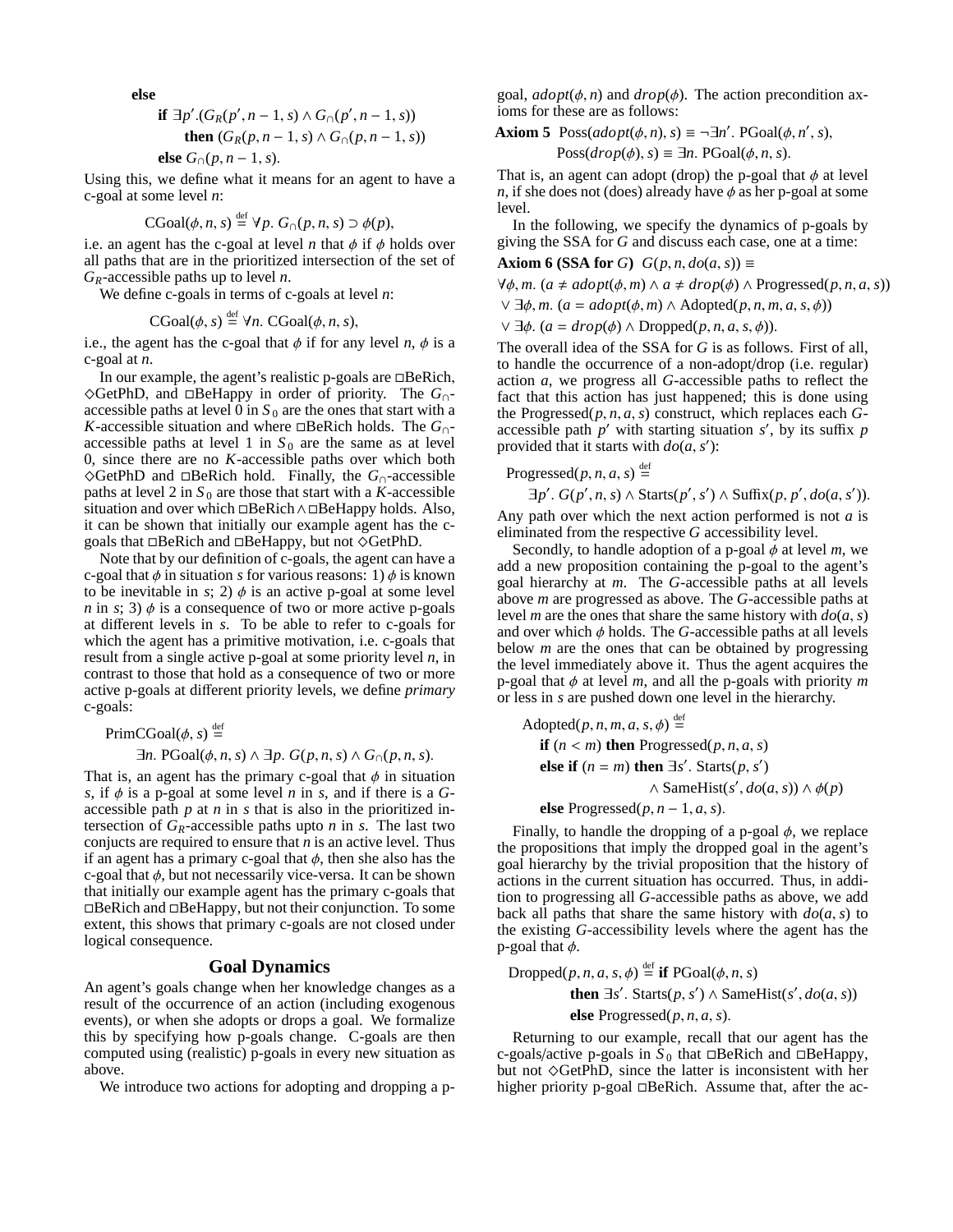tion *goBankrupt* happens in  $S_0$ , the p-goal  $\Box$ BeRich becomes impossible. Then in  $S_1 = do(g_0Bankrupt, S_0)$ , the agent has the c-goal that  $\Diamond \text{GetPhD}$ , but not  $\Box \text{BeRich}$  nor  $\Box$ BeHappy;  $\Box$ BeRich is excluded from the set of c-goals since it has become impossible to achieve (i.e. unrealistic). Also, since her higher priority p-goal  $\Diamond$ GetPhD is inconsistent with her p-goal  $\Box$ BeHappy, the agent will make  $\Box$ BeHappy inactive.

Note that, while it might be reasonable to drop a p-goal (e.g.  $\Diamond$ GetPhD) that is in conflict with another higher priority active p-goal (e.g.  $\Box$ BeRich), in our framework we keep such p-goals around. The reason for this is that although  $\Box$ BeRich is currently inconsistent with  $\Diamond$ GetPhD, the agent might later learn that  $\Box$ BeRich has become impossible to bring about (e.g. after *goBankrupt* occurs), and then might want to pursue  $\Diamond$ GetPhD. Thus, it is useful to keep these inactive p-goals since this allows the agent to maximize her utility (that of her chosen goals) by taking advantage of such opportunities. As mentioned earlier, c-goals are our analogue to intentions. Recall that Bratman's (1987) model of intentions limits the agent's practical reasoning – agents do not always optimize their utility and don't always reconsider all available options in order to allocate their reasoning effort wisely. In contrast to this, our c-goals are defined in terms of the p-goals, and at every step, we ensure that the agent's c-goals maximize her utility so that these are the set of highest priority goals that are consistent given the agent's knowledge. Thus, our notion of c-goals is not as persistent as Bratman's notion of intention. For instance as mentioned above, after the action *goBankrupt* happens in  $S_0$ , the agent will lose the c-goal that  $\Box$ BeHappy, although she did not drop it and it did not become impossible or achieved. In this sense, our model is that of an idealized agent. There is a tradeoff between optimizing the agent's chosen set of prioritized goals and being committed to chosen goals. In our framework, chosen goals behave like intentions with an automatic filter-override mechanism (Bratman 1987) that forces the agent to drop her chosen goals when opportunities to commit to other higher priority goals arise. In the future, it would be interesting to develop a logical model that captures the pragmatics of intention reconsideration by supporting control over it.

# **Properties**

We now show that our formalization has some desirable properties. Some of these (e.g. Proposition 3a) are analogues of the AGM postulates; others (e.g. adopting logically equivalent goals has the same result, etc.) were left out for space reasons. First we show that c-goals are consistent:

**Prop. 1 (Consistency)**  $D \models \forall s$ . ¬CGoal(False, *s*).

Thus, the agent cannot have both  $\phi$  and  $\neg \phi$  c-goals in a situation *s*. Even if all of the agent's p-goals become known to be impossible, the set of c-goal-accessible paths will be precisely those that starts with a *K*-accessible situation, and thus the agent will only choose the propositions that are known to be inevitable.

We also have the property of realism (Cohen and Levesque 1990), i.e. if an agent knows that something has become inevitable, then she has this as a c-goal:

**Prop. 2 (Realism)**  $D \models \forall s$ . KInevitable( $\phi$ , *s*)  $\supset$  CGoal( $\phi$ , *s*).

Note that this is not necessarily true for p-goals and primary c-goals – an agent may know that something has become inevitable and not have it as her p-goal/primary c-goal, which is intuitive. While the property of realism is often criticized, one should view these inevitable goals as something that hold in the worlds that the agent intends to bring about, rather than something that the agent is actively pursuing.

A consequence of Proposition 1 and 2 is that an agent does not have a c-goal that is known to be impossible, i.e. *D*  $\models$  CGoal( $\phi$ , *s*) ⊃ ¬KImpossible( $\phi$ , *s*).

We next discuss some properties of the framework w.r.t. goal change. Proposition 3 says that (a) an agent acquires the p-goal that  $\phi$  at level *n* after she adopts it at *n*, and (b) that she acquires the primary c-goal that  $\phi$  after she adopts it at some level *n* in *s*, provided that she does not have the c-goal in *s* that  $\neg \phi$  next.

**Prop.** 3 (Adoption) (a)  $D \models \text{PGoal}(\phi, n, do(\text{adopt}(\phi, n), s)),$ (b)  $D \models \neg CGoal(\neg \exists p'$ . Starts(*p*, *s'*) ∧

> $\text{Suffix}(p', p, do (adopt(\phi, n), s')) \wedge \phi(p'), s)$  $\supset$  PrimCGoal( $\phi$ ,  $do(adopt(\phi, n), s)$ ).

Also, after dropping the p-goal that  $\phi$  at *n* in *s*, an agent does not have the p-goal (and thus the primary c-goal) that the progression of  $\phi$  at *n*, i.e.  $\phi'$ , provided that  $\phi'$  is not inevitable in *do*(*drop*(φ), *s*).

**Prop. 4 (Drop)**  $D \models \text{PGoal}(\phi, n, s)$ 

$$
\land [(\forall p, p'. \text{Starts}(p, s') \land \text{SameHist}(s', s) \land \text{Suffix}(p', p, do(drop(\phi), s'))) \supset (\phi(p) \equiv \phi'(p'))]
$$
  
 
$$
\land \neg \text{Inevitable}(\phi', do(drop(\phi), s))
$$

 $\supset \neg \text{PGoal}(\phi', n, do(drop(\phi), s)).$ 

Note that, this does not hold for CGoal, as  $\phi$  could still be a consequence of her remaining primary c-goals.

The next few properties concern the persistence of these motivational attitudes. First we have a persistence property for achievement realistic p-goals:

# **Prop. 5 (Persistence of Achievement RPGoals)**

 $D \models \text{RPGoal}(\diamondsuit \Phi, n, s) \land \text{Know}(\neg \Phi, s) \land \forall \psi. \ a \neq drop(\psi)$ 

 $\supset \exists n'. \text{ RPGoal}(\Diamond \Phi, n', do(a, s)).$ 

This says that if an agent has a realistic p-goal that  $\Diamond \Phi$  in *s*, then she will retain this realistic p-goal after some action *a* has been performed in *s*, provided that she knows that  $\Phi$  has not yet been achieved, and *a* is not the action of dropping a p-goal. Note that, we do not need to ensure that  $\Diamond \Phi$  is consistent with higher priority active p-goals, since the SSA for *G* does not automatically drop such incompatible p-goals from the goal hierarchy. Also, the level *n* where Φ is a p-goal may change, e.g. if the action performed is an adopt action with priority higher than or equal to *n*.

For achievement chosen goals we have the following:

#### **Prop. 6 (Persistence of Achievement Chosen Goals)**

 $D \models \text{OPGoal}(\Diamond \Phi \land \exists s'. \text{ starts}(s') \land \text{SameHist}(s'), n, s)$ 

 $∧$  CGoal( $\diamond$ Φ, *s*) ∧ Know(¬Φ, *s*) ∧  $\forall$  $ψ$ . *a*  $\neq$  *drop*( $ψ$ )

∧ ∀ψ, *m*. ¬(*a* = *adopt*(ψ, *m*) ∧ *m* ≤ *n*)

 $\land \neg CGoal(\neg \diamond \Phi, n-1, do(a, s))$ 

 $\supset$  CGoal( $\diamond \Phi$ , *n*, *do*(*a*, *s*)).